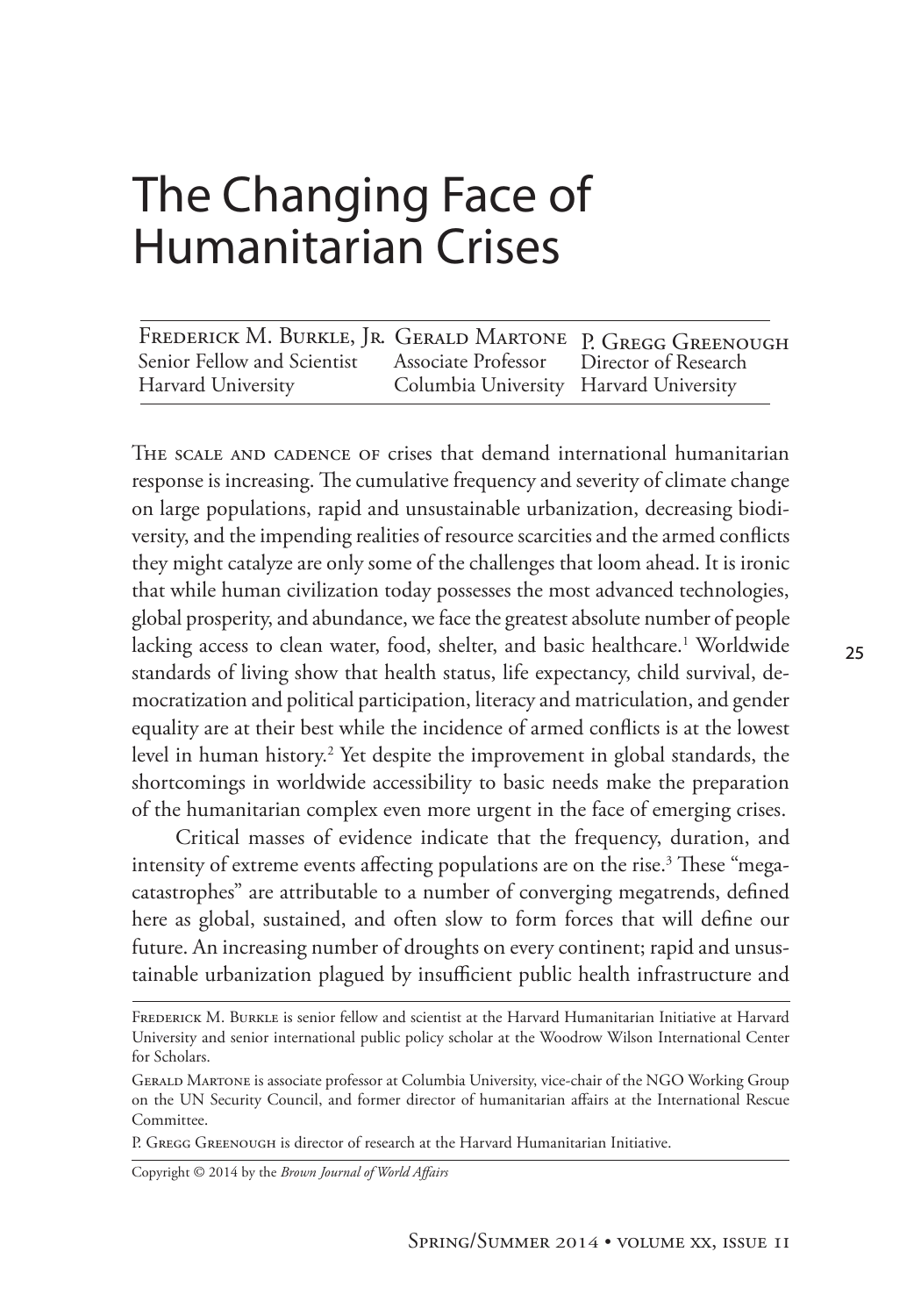social protections; scarcity of water, food, energy, and arable land; and the loss of biodiversity systems that serve as the biological oxygen of the world and the major safeguard against infectious diseases exemplify the megatrends of climate extremes. These megatrends may lead to an additional and potentially explosive trend where conflicts increasingly emerge as populations desperately compete for limited resources necessary for survival.

The term "mega-catastrophe" is now being invoked to describe extreme events that are global in scale and irreversible, distinguishable from previous disaster taxonomy by their cataclysmic consequences. The colossal Haiti earthquake in 2010 was the "perfect storm" of megatrends, a veritable worst-case scenario. The chronically resource-poor and politically unstable country, often affected by tenuous governance, represents a remittance-dependent population prone to seismic events under a densely urbanized impoverished city, whose deforested and degraded environment has little capacity to respond to increasingly intense tropical meteorological events.<sup>4</sup> Haiti, one of the most disaster-prone countries in the world, suffers on average one major catastrophe every three years. It is becoming increasingly unlikely that the vulnerability of the coastline and rivers to flash flooding, the risks of landslides, the emergence of epidemics, and the geospatial juxtaposition of population to seismicity are reversible (or at least mitigable). This is especially the case as the global community's attention is drawn to other vulnerabilities such as worsening conflicts in the Middle East and Eastern Europe. The former distinction between naturally occurring disasters and man-made crises is becoming less relevant in light of recent multifaceted crises that are human as well as natural. Haiti's chronic preexisting susceptibility to external shocks revealed a new phenomenon of compound vulnerability, making climate-related disasters increasingly devastating.

It is therefore crucial to speculate and anticipate how the humanitarian system will respond to such extraordinary scenarios that are beyond their current capacities. We argue in this essay that achievable solutions to these crises require an unprecedented multidisciplinary collaboration among scientists, policy makers, managers, educators and providers. Each must have a working knowledge of the evolving science and its interplay with nature, the threatening public health consequences that may occur, and an understanding of why a reasoned paradigm shift in global management from response alone to robust prevention and preparedness initiatives is both necessary and inevitable.The megatrend variables that are highlighted in this essay challenge the global humanitarian community to regroup if it is to adequately address populations in crises. Despite the appeal of describing these crises separately, the common thread of complex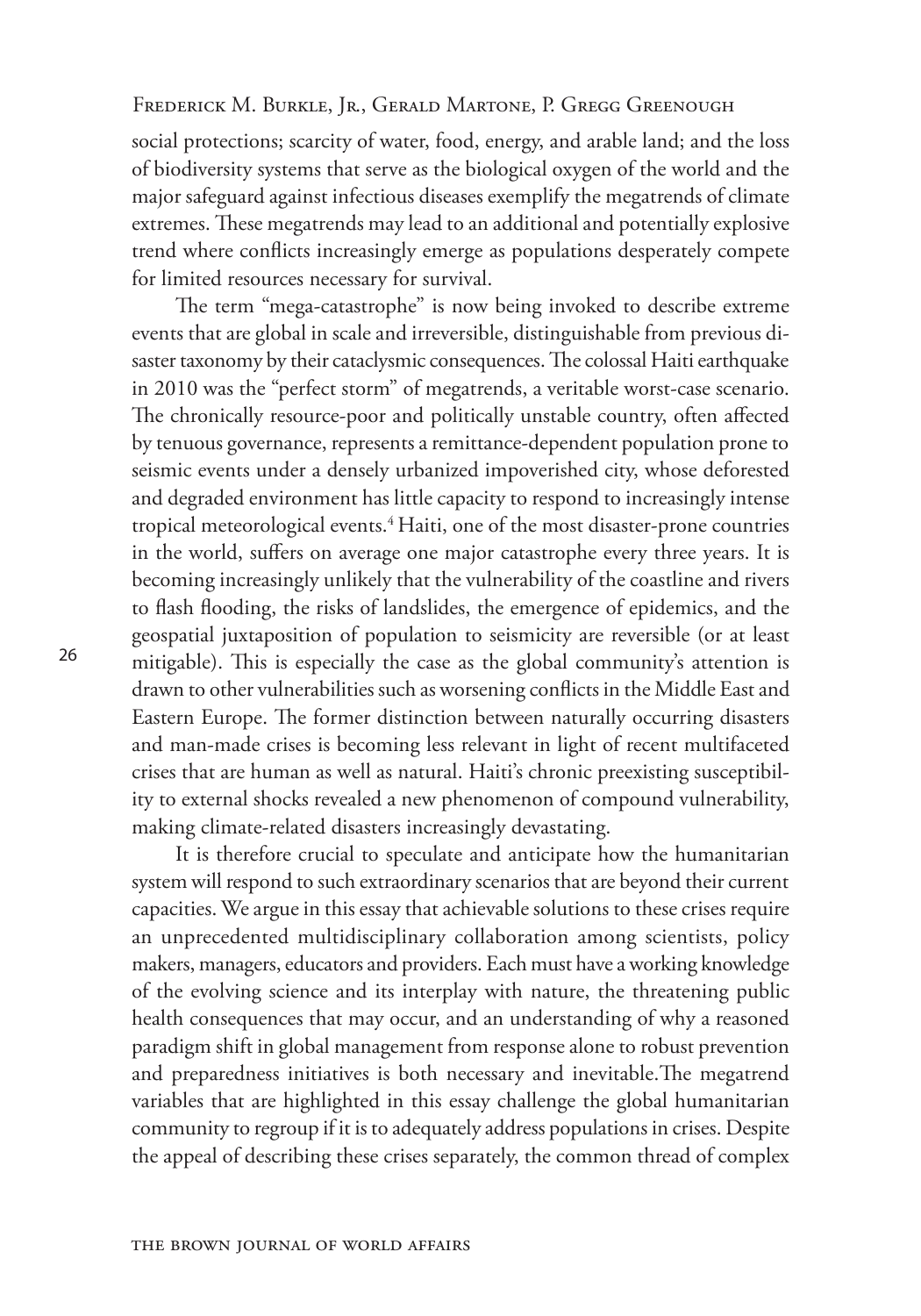public health emergencies that trigger unprecedented mortality and morbidity for the global community inextricably link all megatrends.<sup>5</sup>

## **Climate Change**

#### *Extreme Weather Events*

What are the implications of the humanitarian system's finite capacity when, in a typical year, as many as 250 million people are affected by climate-related disasters? When the 2010 Pakistan floods occurred around the same time as the cholera epidemic in Haiti, the strain on the humanitarian response enterprise was glaring. The year 2011, which saw 302 natural The former distinction between naturally occurring disasters and manmade crises is becoming less relevant in light of recent multifaceted crises.

disaster events worldwide, was the most expensive year in disaster losses to date. It included the first famine to affect Somalia in 20 years, which demonstrated the deadly interaction of conflict, political instability, and climate-induced drought.<sup>6</sup>

The conflict in Darfur, which is likely to go down in history as the "first environmental conflict," is illustrative of the complex interaction of extreme climate-related events and population pressures that face the humanitarian community. Drought, as well as a 30 percent decrease in rainfall over the last 40 years, brought food and water scarcity combined with progressive desertification and amplified by unmitigated human rage in the heart of the Sahara; a scenario not dissimilar to what preceded the current war in Syria.7 Temperatures in the African interior are predicted to rise one and a half times the global average, making the continent with the least adaptive capacity the most vulnerable to climate extremes.8 Pastoralists have already left their livelihoods, migrated to urban areas, or have become entirely dependent on humanitarian aid while hoping circumstances will change. But circumstances are unlikely to change: the drought cycle of the Ogaden desert, historically occurring once every 10 years, has accelerated to once every other year.<sup>9</sup> The ability of the continent to produce food for itself, let alone as a significant contribution to its GDP, is seriously at risk. Given that 75 percent of sub-Saharan agriculture is rain-fed, crop yields are projected to decline by as much as 50 percent in some countries by 2015.10 Availability and accessibility of food are key components of food security and the immediate cause of malnutrition. In 2013, the Geneva-based Intergovernmental Panel on Climate Change, which independently analyzes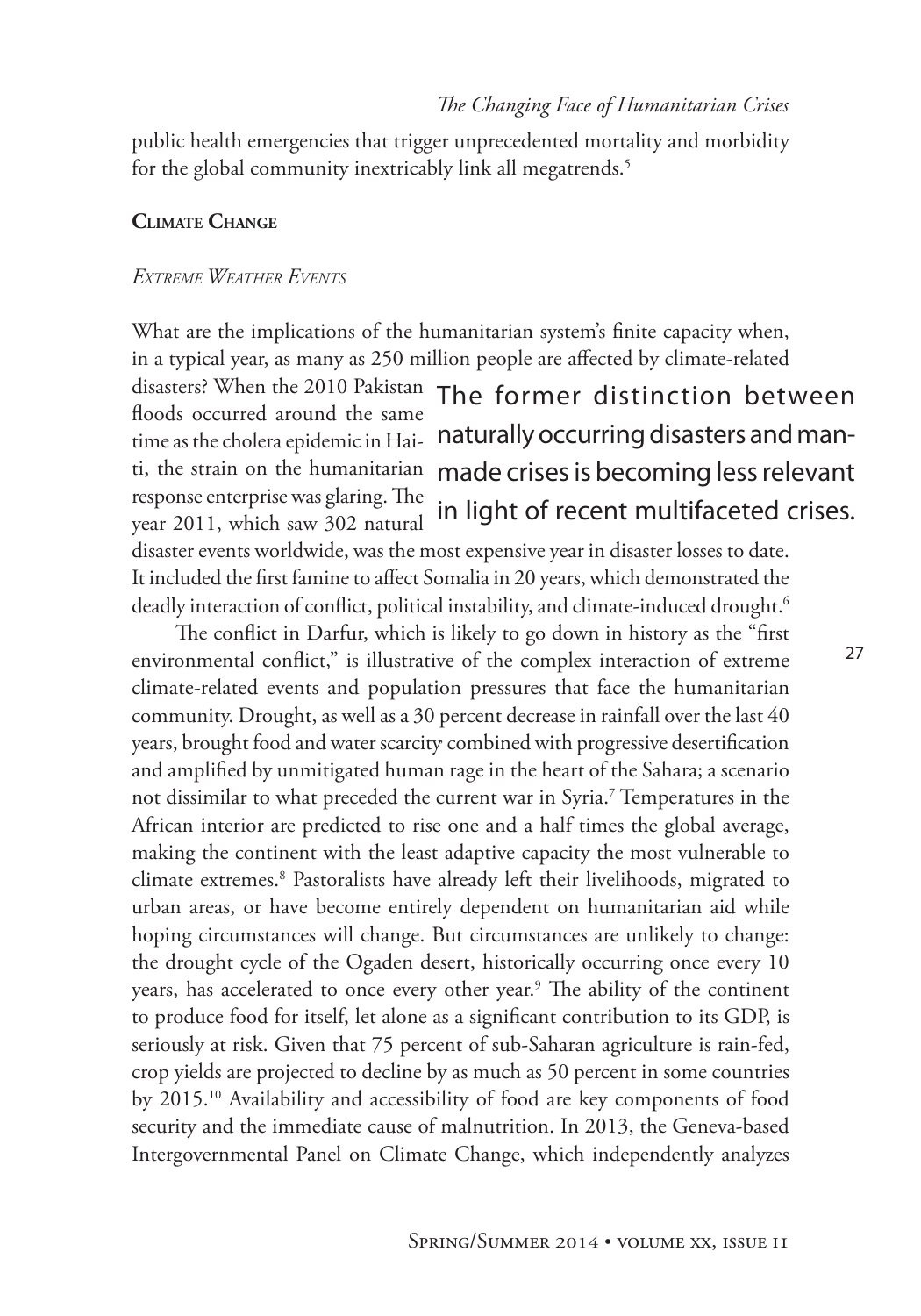all peer-reviewed research, concluded that agricultural output worldwide could drop 2 percent each decade against a food demand rise of 14 percent.<sup>11</sup> These numbers will intensify as greenhouse emissions rise.

Well-documented trends in heat-related deaths and morbidity correlate with more frequent periods of extreme heat in all global regions. In developed countries where hospitalization and death event data are robust, extreme heat events have increased hospitalizations and deaths among the elderly with chronic cardiovascular, pulmonary, and chronic kidney disease; urban dwellers, particularly those in lower socioeconomic classes; and the disabled.<sup>12</sup>

Estimates indicate that in less than three decades, as many as six billion people, nearly 75 percent of the world's population, will live within coastal zones (an area within 100 kilometers of a coast and up to 100 meters above sea level).<sup>13</sup> To date, over 130 global port cities are at risk of climate-induced storm-surge flooding, damaging winds, land subsidence, and health threats from antiquated urban water and sanitation systems—built for fractions of the current populations—leading to all manner of fecal-oral transmission by bacteria, virus, or parasite.<sup>14</sup>

## *Ecological Effects of Climate Change*

Melting ice sheets and severe flooding redistribute weight over fault lines and damage the earth's crust, lightening its load and allowing it to move more. Recent research in Haiti by the University of Miami's School of Marine & Atmospheric Science demonstrates that large earthquakes often occur within four years of a heavy tropical cyclone season in areas already prone to erosion and landslides from heavy rainfall. As the surface load above a seismic zone lessens, it unclamps the fault line, provoking an earthquake.15

Global warming also threatens to dramatically alter insect biomass. In 2009 Liberia declared a national emergency when armyworm caterpillar hordes devoured crops and vegetation, triggering a major food crisis. Adding insult to injury, the caterpillar excrement polluted countless wells and rivers affecting over 500,000 people, the worst pest infestation in 30 years.<sup>16</sup> Similar armyworm infestations have previously rattled Ethiopia, Somalia, Kenya, and Tanzania, countries already plagued by food insecurity.17 Rising land and sea temperatures will change the range of infectious disease vectors, opening the door to nonimmunized populations in temperate latitudes. Research studies examining the consequences of ocean warming have found that *Vibrio* species of bacteria, including cholera, are now found off the coast of Scandinavia.18 Integrated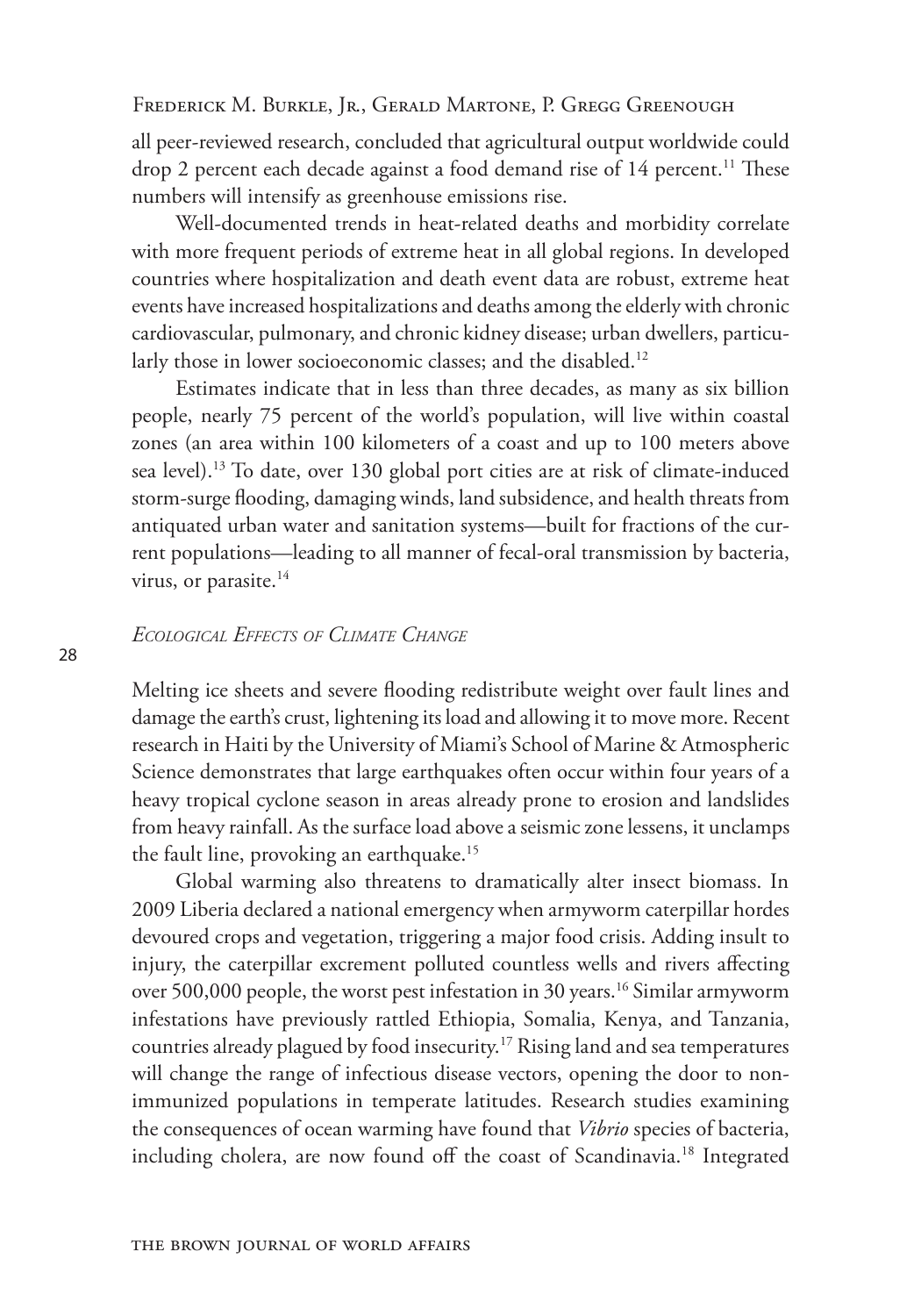climate and biological models predict that with global temperature increases of two to three degrees Celsius, an additional 5 percent of the world's population will be at risk for malaria—a scenario replicated for vector-borne dengue, West Nile encephalitis, Lyme disease, and yellow fever.<sup>19</sup> The critical determinant in limiting an outbreak and managing the caseload is the public health capacity of the local, regional, and national health systems in the country of origin, which in most of the developing world remain nonexistent.

## *Rising Sea Levels*

There is a curious debate occurring in the United Nations Security Council about whether climate change should be an issue of global peace and security, and whether the subject deserves to be part of the Council's formal agenda. With the predicted prospect that the collapse of the West Antarctic Ice Sheet could lead to a sea-level rise of anywhere from two to seven meters, the security implications of rising sea levels are no longer hypothetical for the Pacific Ocean's small island nations. More than 80 percent of the Maldives is less than one meter above sea level.<sup>20</sup> These populations are already experiencing salt water intrusion into groundwater sources, coastal flooding, acidification of ocean waters, and the degradation of coral reefs.

The island countries of Kiribati, Tuvalu, the Marshall Islands, and the Maldives are predicted to vanish entirely by the end of the century.<sup>21</sup> Environmental migration has already begun from these nations, with diminished fish catches leading to substantial livelihood loss. Threatened coastal countries are petitioning the Security Council on the principle that climate change jeopardizes international peace and security. Framing the issue as one of occupation—the occupiers being the rising sea levels and extreme weather events mentioned earlier—this coalition of vulnerable countries has successfully moved the issue to priority status on the Council's agenda.<sup>22</sup>

Although the dominant theme around sea-level rise debates is international conflict, the reality of mass population movements will necessarily focus on health, livelihood, and protection for humanitarian responders. The growing global coastline populations will suffer from the economic impacts caused by rising sea levels and coastal storms—the effects of which are not solely economic. Saltwater intrusion into Kiribati's fresh water sources has led to an infant death rate twice that of other Southeast Asian countries.<sup>23</sup> The Marshall Islands has an under-age-five mortality rate (probability of dying per 1,000 live births) six times that of the United States.<sup>24</sup> Of the largest 50 cities in the world, the 20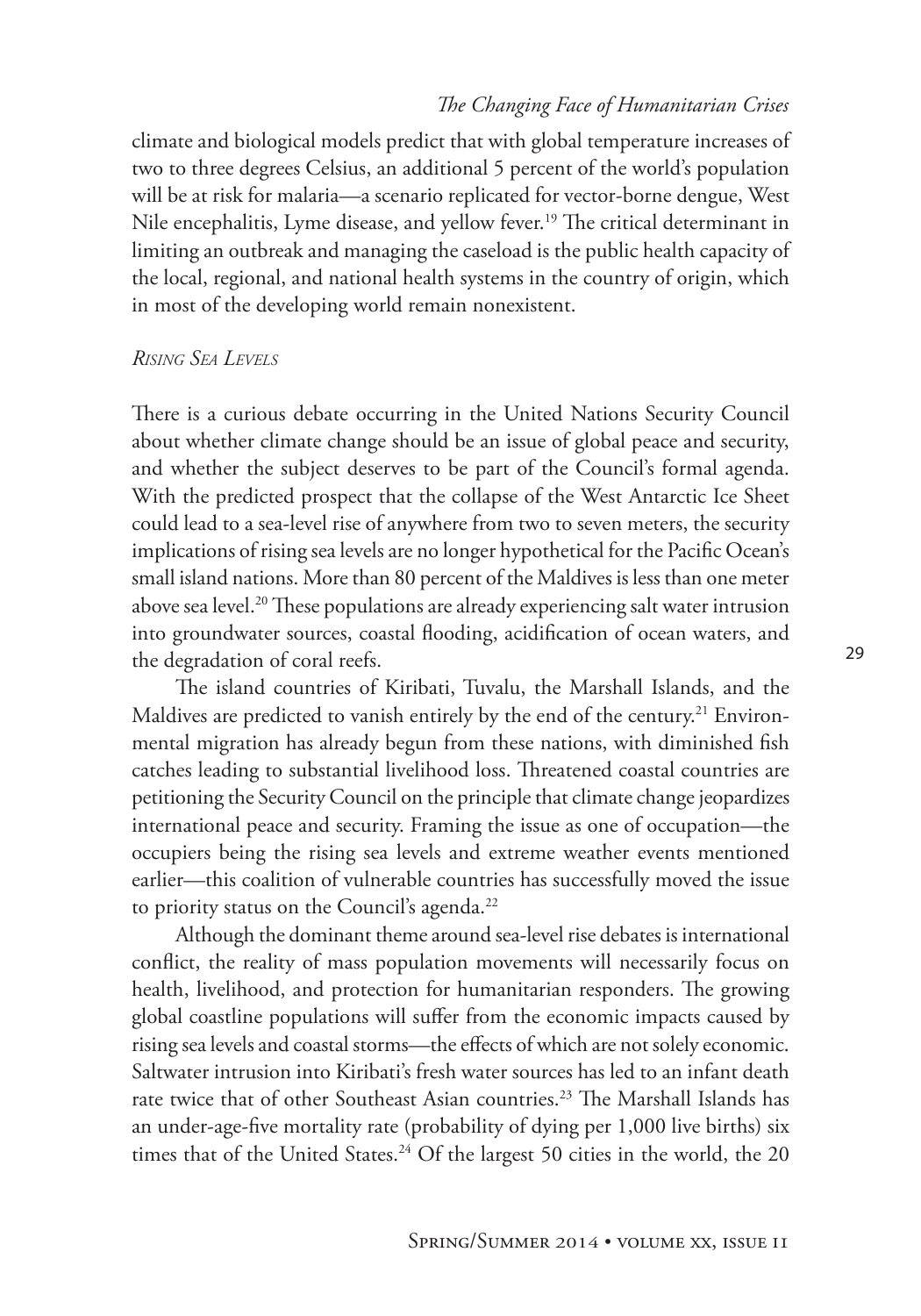with the greatest predicted increases in population that are currently exposed to extreme sea-level rise are all in the developing world. Out of those 20, 17 are in Asia and three are in Africa.<sup>25</sup> The top three most exposed cities—Dhaka and Chittagong (both in Bangladesh), and Ningbo (China)—are projected to have ten-fold population increases by 2070 and, simultaneously, a more than 200 percent increase in hazard exposure.

#### **Rapid Unsustainable Urbanization**

Urbanization accounts for more than 90 percent of the economic growth of nation-states. However, it assumes that water, sanitation, shelter, food, energy (for heating and cooling), and healthcare access and availability are adequate for the population demands. Rapid unsustainable urbanization, on the other hand, is problematic as it occurs when the population exceeds the than Europe's entire population. capacity of the civil and public health The annual population growth in six major developing country cities, including New Delhi, Mumbai, Dhaka, Lagos, Kinhasa, and Karachi, is higher

30

infrastructures to provide the essential services previously mentioned. It also exceeds social protections such as programs for vaccinations, maternal and child health, and mental health. This phenomenon is not only most dramatic in the poorest countries of the world, especially Africa and Asia, but it also occurs in the same urban zones most exposed to climate extremes.

 With more than half of the world's population now living in urban settings, UN HABITAT warns that by the middle of this century seven out of 10 people in the world will be living in cities. In developing countries, mostly in Africa and Asia, the urban population grew by 1.2 million people per week on average. In comparison, urban population growth in the developed world is "next to stagnant." The annual population growth in six major developing country cities, including New Delhi, Mumbai, Dhaka, Lagos, Kinshasa, and Karachi, is higher than Europe's entire population.<sup>26</sup> In the developed world, 4 to 6 percent of the population is composed of urban squatters, whereas in the developing world urban squatters make up to 70 percent of the population. The absolute numbers of slum dwellers is even more sobering. UN HABITAT estimates that the current one billion slum dwellers will rise to two billion by 2030.27 Most live in tenuous, marginalized areas of the urban environment that harbor the most risk for climatological disasters—flood plains, unstable deforested hillsides, low-elevation zones, and high-seismic zones—and are often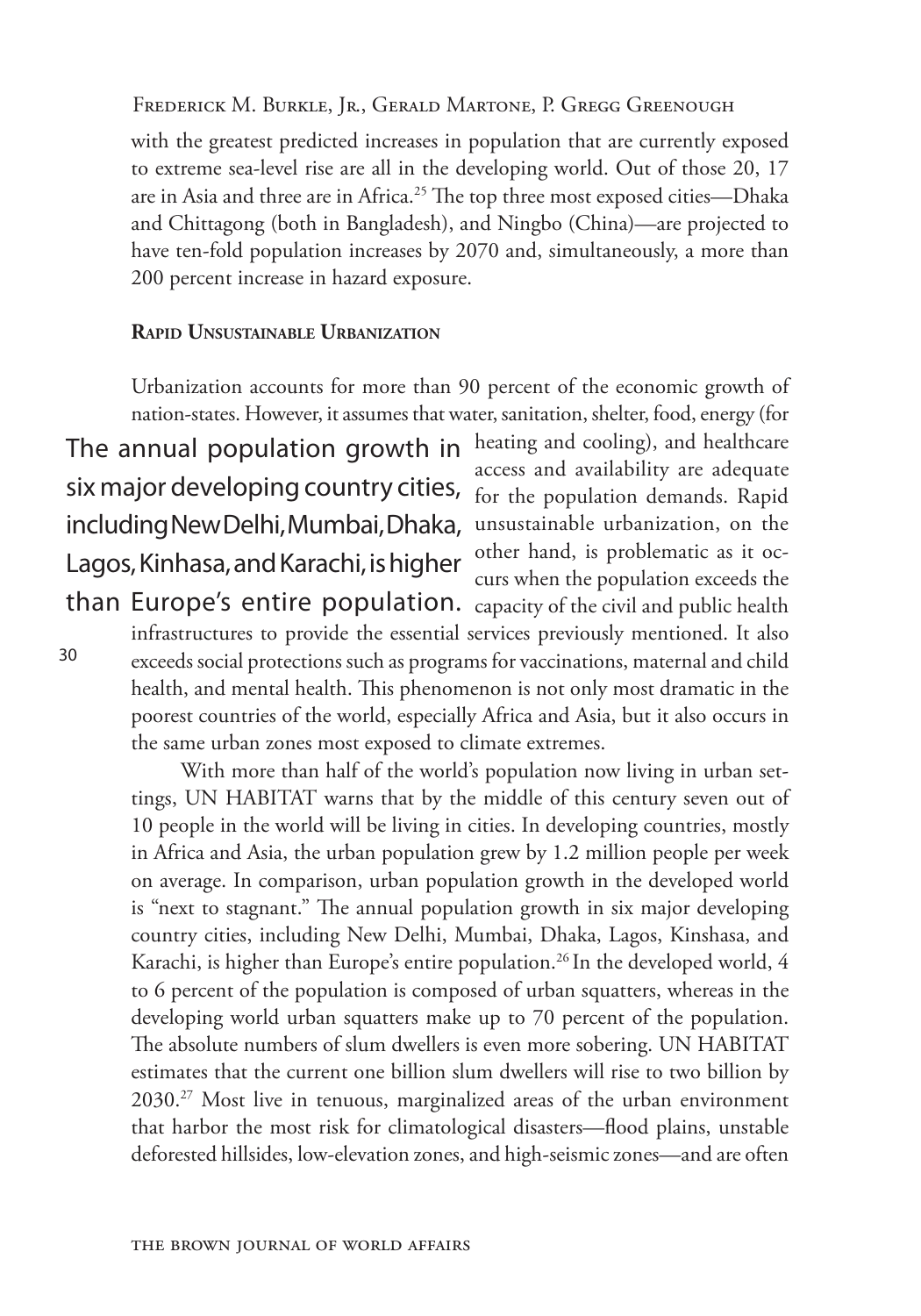inaccessible to transportation links that would provide emergency services. The density of the population may pose increased challenges for contemplating urban catastrophes. For example, the lethality of the 2010 Haiti earthquake was due in large part to the seismic force unleashed on a highly dense population. In just 35 seconds, hundreds of thousands of Port-au-Prince's two million died. Over 70 percent of the deaths occurred in two of the five population zones where the population was dense and "more vulnerable by their lack of infrastructure and structurally sound dwellings."28 Given the scope of rapid urbanization occurring across the world, and the fact that most large cities are located on the coast and in seismically active zones, the catastrophic public health effects of hazards threaten to overwhelm international humanitarian response mechanisms, especially if they happen to occur concurrently or in rapid succession.

Compounding the humanitarian response challenge, rapidly urbanizing informal settlements such as slums have little or no population data on age, gender, or other critical demographics needed to plan and target humanitarian aid. Population figures are heavily influenced by density, yet figures for the densest places on earth are hard to come by and are often imprecise. For example, imprecise methods in Mumbai estimate an average density of anywhere from 30,000 people/km2 to over one million people/km2 . As density increases, the population's health suffers. Although obtaining accurate health statistics in dense urban settings is difficult, some of the highest global death rates among infants, children under age five, and pregnant women are now assumed to be found in these urban conclaves.<sup>29</sup>

Because the international humanitarian community has geared itself to provide immediate care within organized refugee camps—or a similar austere setting with limited supplies—urban zones pose serious challenges for the humanitarian response community. Multiple factors drive the need for a major paradigm shift in the way that the humanitarian community must participate. There is need to rely less on traditional "immediate response" activities and more on unfamiliar but critically productive prevention and preparedness initiatives. Determinates for success include population density, the multiple national and local stakeholders that represent the unwieldy control of urban neighborhoods, the absence of population data, public health infrastructure and protections, tenuous land ownership, and the profound poverty in a cash exchange system. In these places there is scarce international humanitarian representation and limited national programs of merit from which to enhance or build capacity. The sovereign countries in which they occur often ignore what they do not see.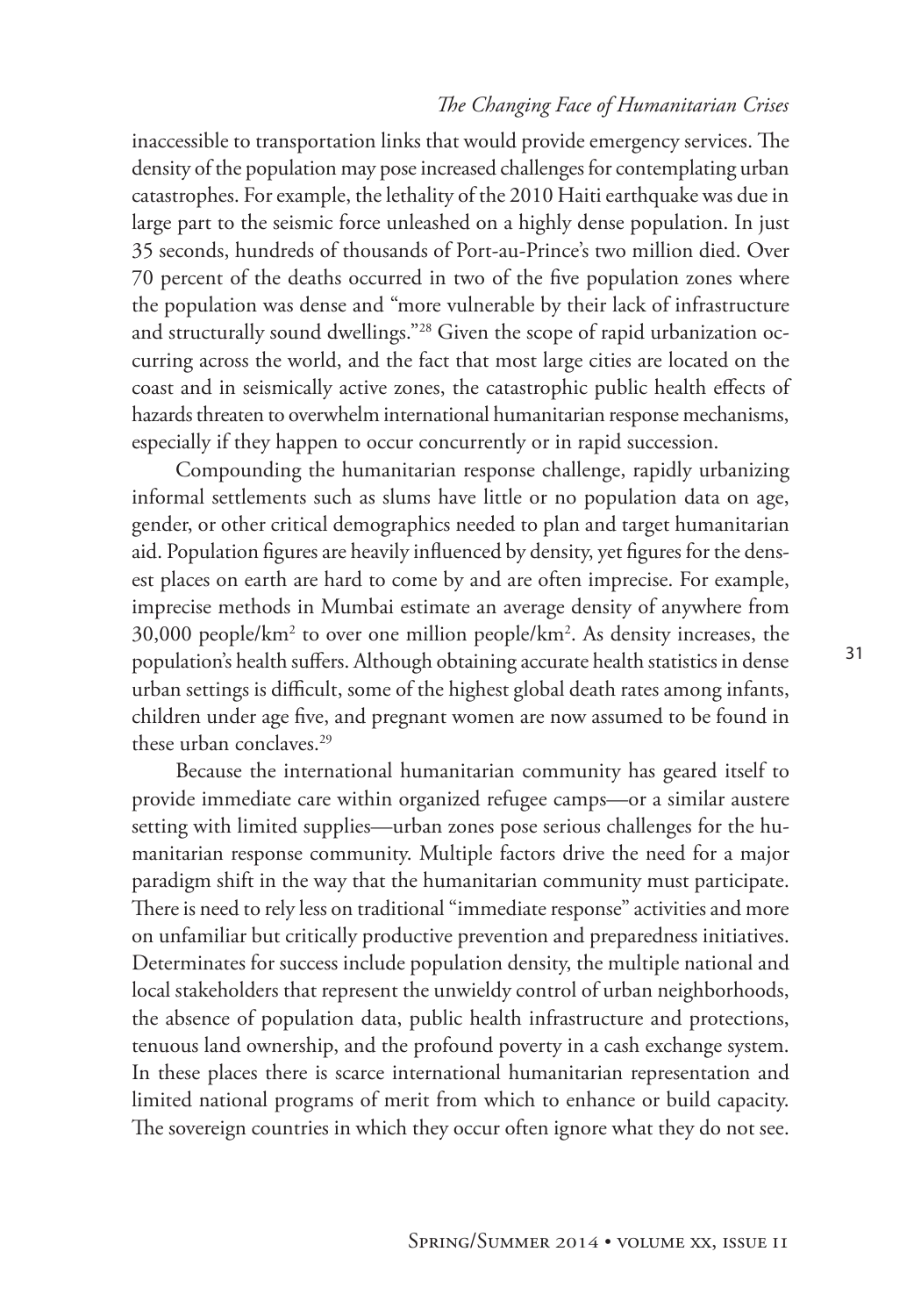Frederick M. Burkle, Jr., Gerald Martone, P. Gregg Greenough

#### **Scarcity Emergencies**

Rapid urbanization and population growth in areas vulnerable to extreme weather will place new demands on sustainable agriculture land, water, and energy sources. The UN Report on Sustainable Development estimates that the world's population will require 50 percent more food, 45 percent more energy, and 30 percent more water by 2030.<sup>30</sup> Research planners predict that this will inevitably lead to "resource wars" over water, land, food, and fuel. In many respects the global scarcity of energy, water, and food is now defining the public health status of nations.<sup>31</sup> Rich, import-dependent countries have invested heavily in farmland and resources in foreign countries to meet their national resource needs. In Madagascar, the government negotiated away half of its arable land, much of it covered by vital forestry, to South Korea in a 100 year no-cost lease agreement. These negotiations, developed without input from the local population, finally led to a political coup and the cancellation of the agreement. South Korea's response was prophetic: "We want to plant corn there to ensure our food security. Food can be a weapon in this world."32 This case is not limited to Madagascar; foreign firms have now acquired 15–20 million hectares of African land for biofuel development, often compromising the food security and livelihoods of local communities.<sup>33</sup>

Declines in arable land and climate-driven droughts have resulted in conflict driving up food prices and severe food insecurity. In places like Yemen, where malnutrition had been uncommon, several years of severe drought followed by water shortages, civil unrest, and higher food prices have led to acute and chronic malnutrition. According to UNICEF's 2012 report, chronic food insecurity has contributed to the "stunting" (the ratio of height to age that defines chronic malnutrition) of more than 50 percent of Yemeni children under age five.<sup>34</sup>

Water will be the crux of resource scarcity conflict since it is necessary for the production of food, biofuel, and alternative energy. A 2011 UN World Water Development Report cites that by 2030, 40 percent of the world's population will lack adequate water supply.<sup>35</sup> A 2012 study from *Nature* reveals that nonrenewable aquifers supplying the world's "breadbaskets"—northern China, central India (Upper Ganges), the central western United States, and the northern Middle East—are being depleted at three-and-a-half times the area needed to sustain the 1.7 billion people dependent on them. And yet, by 2030, 14 percent more freshwater will need to be extracted to meet the 55 percent increased demand in food production to sustain the global population.<sup>36</sup> Overlaying the climate-modeled certainty of frequent and longer droughts with such popula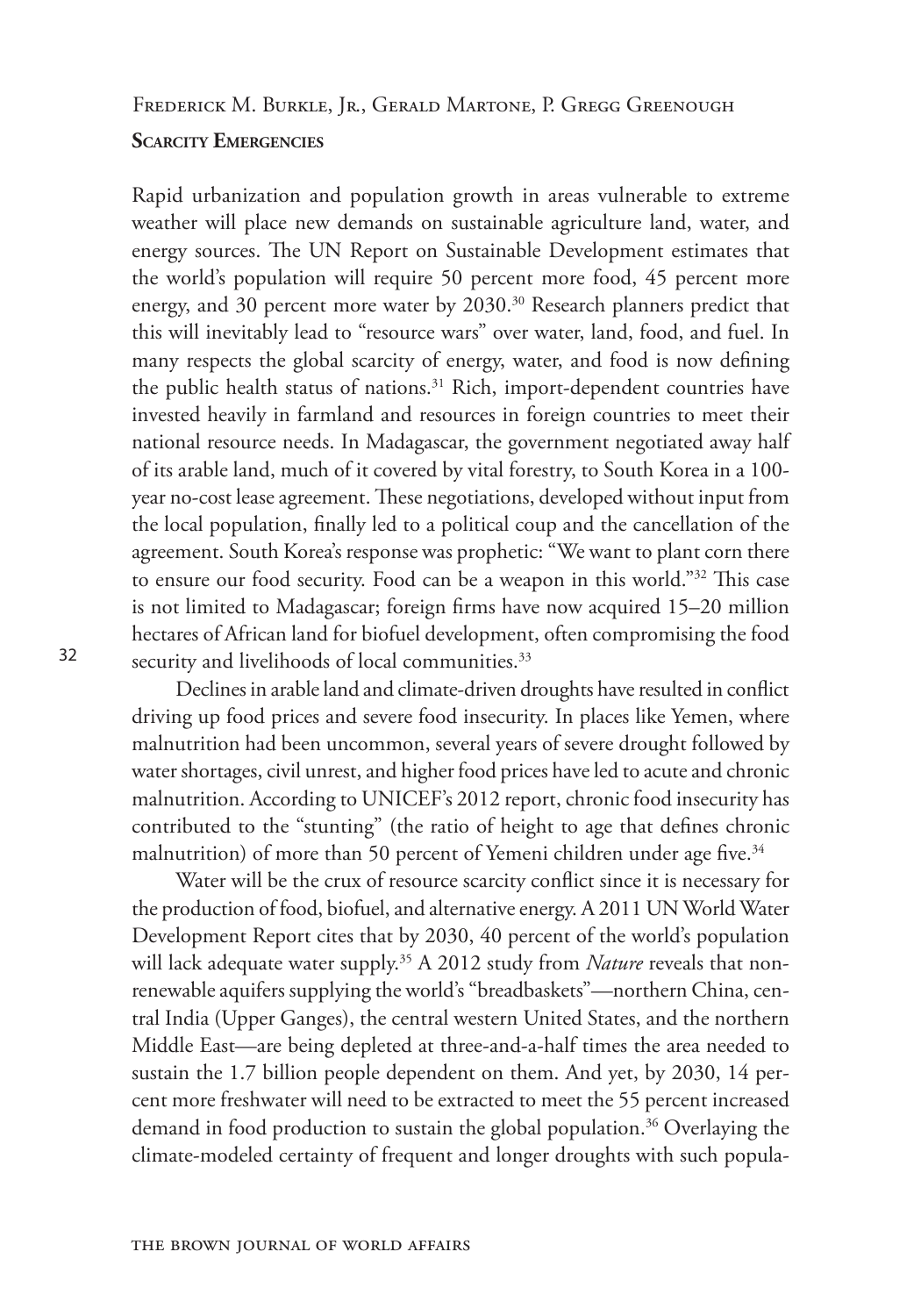tion pressures portends a scramble for securing water sources among nations. Since the turn of this century alone the Pacific Institute has mapped over 100 water conflicts.<sup>37</sup>

#### **Biodiversity Crises**

Many scientists feel that the global decline in vital biodiversity areas is the greatest threat to humankind today. Megatrend factors of climate change and rapid urbanization directly impact biomes, which in turn determine the likelihood of food and water scarcity. The humanitarian community must understand these interrelationships if it seeks to protect biodiversity while managing crises.

Biodiversity areas contain the majority of the world's plants and vertebrates that produce our "biological oxygen." Biodiversity systems provide food, fresh water, balanced species of bacteria, viruses and other microorganisms, and raw materials and fuel, and they regulate climate and air quality, maintain social fertility, and pollinate crops on all continents. Unfortunately, 80 percent of major conflicts over the last 50 years have occurred in 23 of the 34 most biologically diverse and threatened places.<sup>58</sup> Biodiversity "hotspots" are those that have lost at least 70 percent of their original habitat.<sup>59</sup> A new class of professionals, "warfare ecologists," has emerged with the intent to enter post-war and disaster zones and work to recover these areas quickly. The 2003 invasion of Iraq contributed to biodiversity loss, as have dams in Syria and Turkey that brought both the Tigris and Euphrates' river flows to a trickle. Iraq, formally a country of agricultural abundance, must now count on oil production to buy food for its population.

A recent University of Arizona study estimates that major species would need to evolve 10,000 times faster than they have historically to keep pace with the warming planet. The unlikelihood of this feat sets the stage for mass extinctions. A scientific team from the United Nations Environment Program's World Conservation Monitoring Centre has modeled climate-induced habitat destruction and concluded that, depending on certain climate warming scenarios, 15 to 37 percent of species vital to biodiversity will become extinct across a variety of habitats.60

In addition to warfare and climate, the primary threats to continuing biodiversity loss are overharvesting and deforestation, habitat loss by human appropriation, direct extirpation by invasive species, and alteration of the habitat by climate change and pollution.<sup>61</sup> While these factors are not usually prioritized in the planning and strategy of humanitarian response, subsistence economies, and the poor in particular largely depend on the biodiversity systems for food,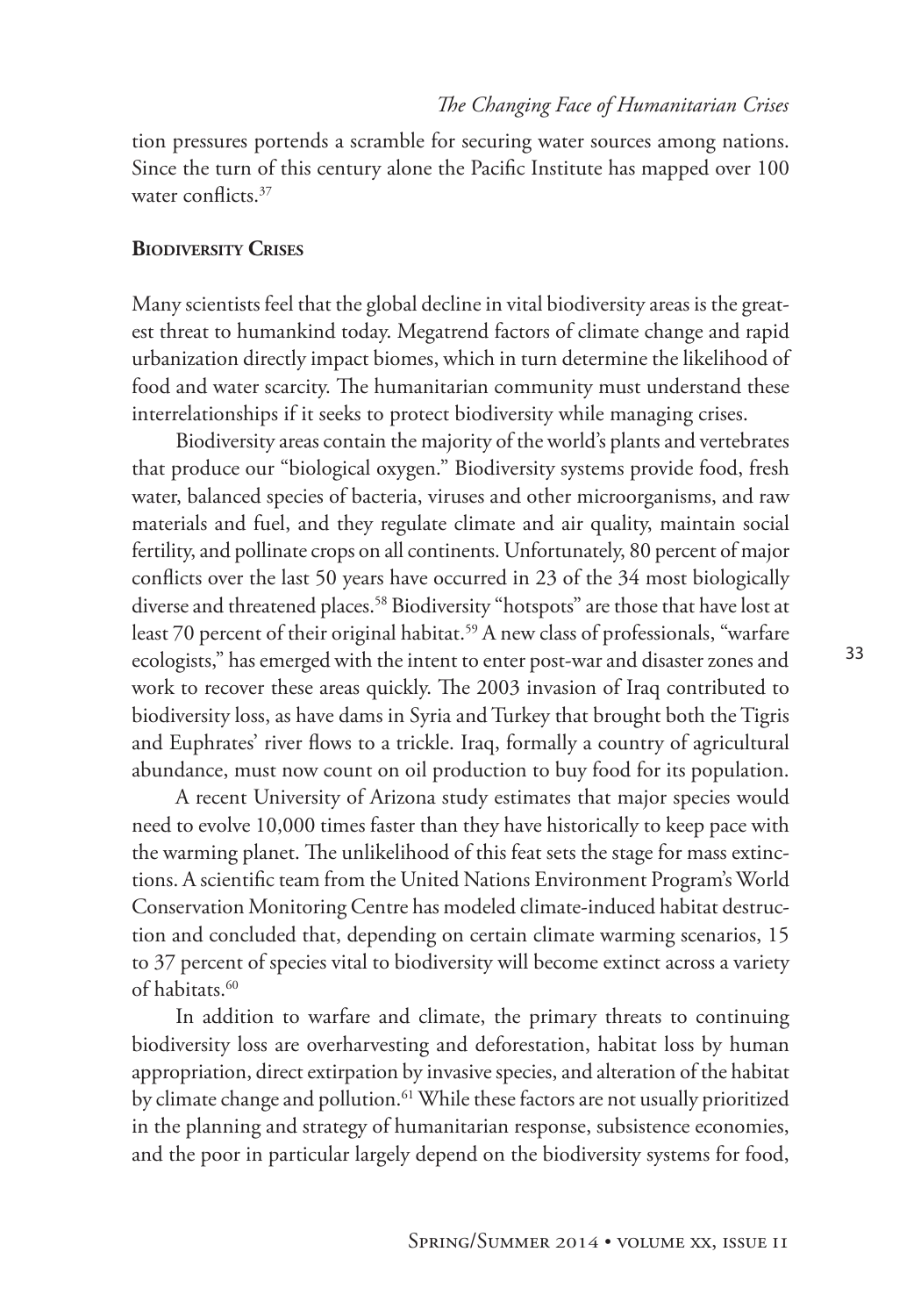fresh water, seed propagation, control of infectious species, raw materials and air quality that allow ecosystems to survive. The way in which recent epidemics A new class of professionals, "war- of HIV, Ebola, West Nile fever, SARS, with the intent to enter post- relates to human intrusion into previfare ecologists," has emerged war and disaster zones and work

and Lyme disease started, spread, and became dominant in societies directly ously biologically diverse, protected areas. Post-crisis developmental efto recover these areas quickly. forts to reestablish populations and

their livelihoods should be made with ecosystem rebuilding and preservation in mind. In declaring 2011–2020 as the "Decade on Biodiversity," the UN hopes to inculcate human lifestyles with the tools to limit species decline and ecosystem loss.<sup>38</sup>

## **Impact of Armed Conflict and Insecurity on the Humanitarian Community**

Although the number of declared wars is lower than at any time in the twentieth century, there are more people exposed to conflict than ever before.<sup>39</sup> One out of every 170 people on the planet is already a refugee or an internally displaced person due to war or disaster. Many are in post-conflict areas that have less than 10 percent of the public health resources they had prior to the conflict. The attention of outside humanitarians and donors wanes with the decline in local violence, yielding an increase in indirect deaths and illnesses from a lack of water, sanitation, food, shelter, health access and availability, and energy infrastructures. In such settings, the risk of returning to war within a decade is over 50 percent.40 In central Africa, the effects of climate change, resource scarcity, and abrupt shocks in rainfall patterns have demonstrated an increase in civil conflict in the succeeding years following reduced precipitation.

Although it appears that international conflicts are decreasing in frequency and scale, the conduct of contemporary warfare is still alarming. The impact of armed conflict and oppressive political violence is cruelly prejudiced toward women and girls. Although some progress has been made in reducing disparities with gender-sensitive programs and normative instruments designed to protect women, the humanitarian guild has not fully lived up to its rhetoric of inclusion. Programs from the outset must include debates of the risks to women and girls that might occur if projects are abruptly ceased when international security forces leave.

Each year the number of aid projects that are closed or suspended doubles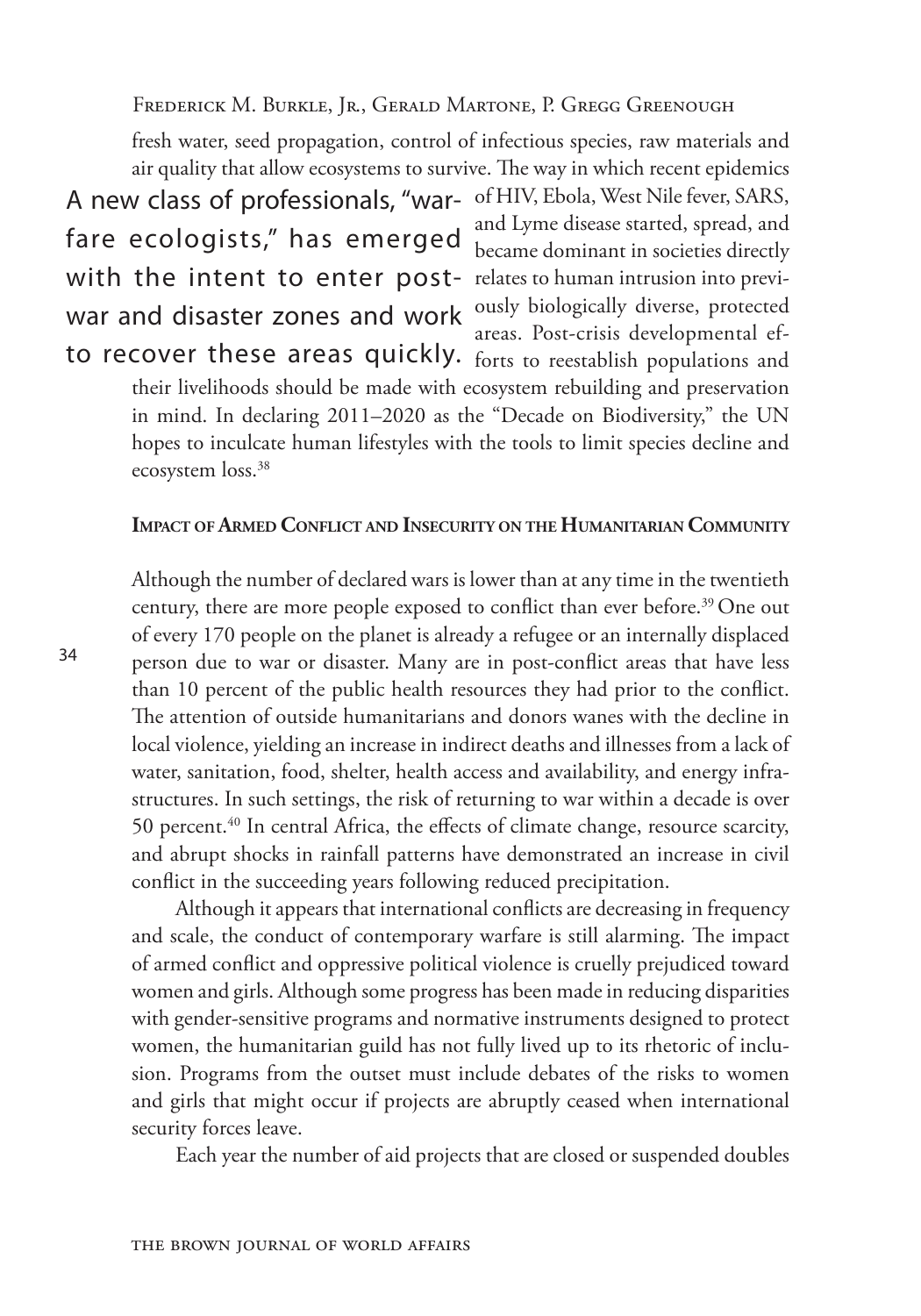as a result of insecurity and dangers to national and expatriate staff.<sup>41</sup> In a politicized or polarized environment, security depends on the perception that aid workers are independent and impartial. The increasing use of aid as a policy instrument, and the perception—whether accurate or false—of an affiliation with political or military efforts, are toxic variables to aid workers.<sup>42</sup> For many armed actors, humanitarian aid is seen as pretext for occupation or an alibi for Western domination. As outsiders, relief workers carry the burden of proof that they are nonpartisan. Aid workers are routinely targeted not for their assets and resources, but rather for being unwelcome outsiders.<sup>43</sup> In order to adapt to these constrained environments, aid operations have increasingly relied on national staffing and a methodology of "remote programming" from distant locations. As a result of obstructions and insecurity, up to 50 to 60 percent of NGO projects are now being conducted remotely, a phenomenon occurring across all sectors of the humanitarian industry.<sup>44</sup>

Organized criminal groups and civil wars kill more people every year than traditional international armed conflict. Most of today's wars are not primarily centered around ideological confrontations but rather on illicit commerce. The drivers of these conflicts are not grievances over ethnic identity, political participation, or the quest for democracy, but a war economy where mercenaries are merchants and insurgents are racketeers. Although crime and war can seem indistinguishable, it is greed—not grievance—that drives many of today's conflicts.45 More than half of the UN peacekeeping forces around the world are deployed to situations where mining of natural resources have played a role in the conflict. There is a sobering fear that this trend is on a steady and intractable incline. Fragile states prone to political instability are readily exploited to maintain a complicated network of illicit trade. In order to understand many of today's intractable conflicts, we must understand not only who is harmed by war but also who is harmed by peace.

## **Lessons from Global Pandemics**

In just the last three to four decades, over 30 new diseases have emerged including HIV, Ebola, new cholera strains, West Nile virus, SARS, and Lyme disease among others. There has also been a resurgence of old diseases such as dengue fever, tuberculosis, malaria, and the ominous evolution and spread of numerous, multiple-drug-resistant microorganisms and parasites.

Catalyzed by the 2003 SARS pandemic, the 2005 International Health Regulations (IHR) Treaty moved the World Health Organization (WHO) from a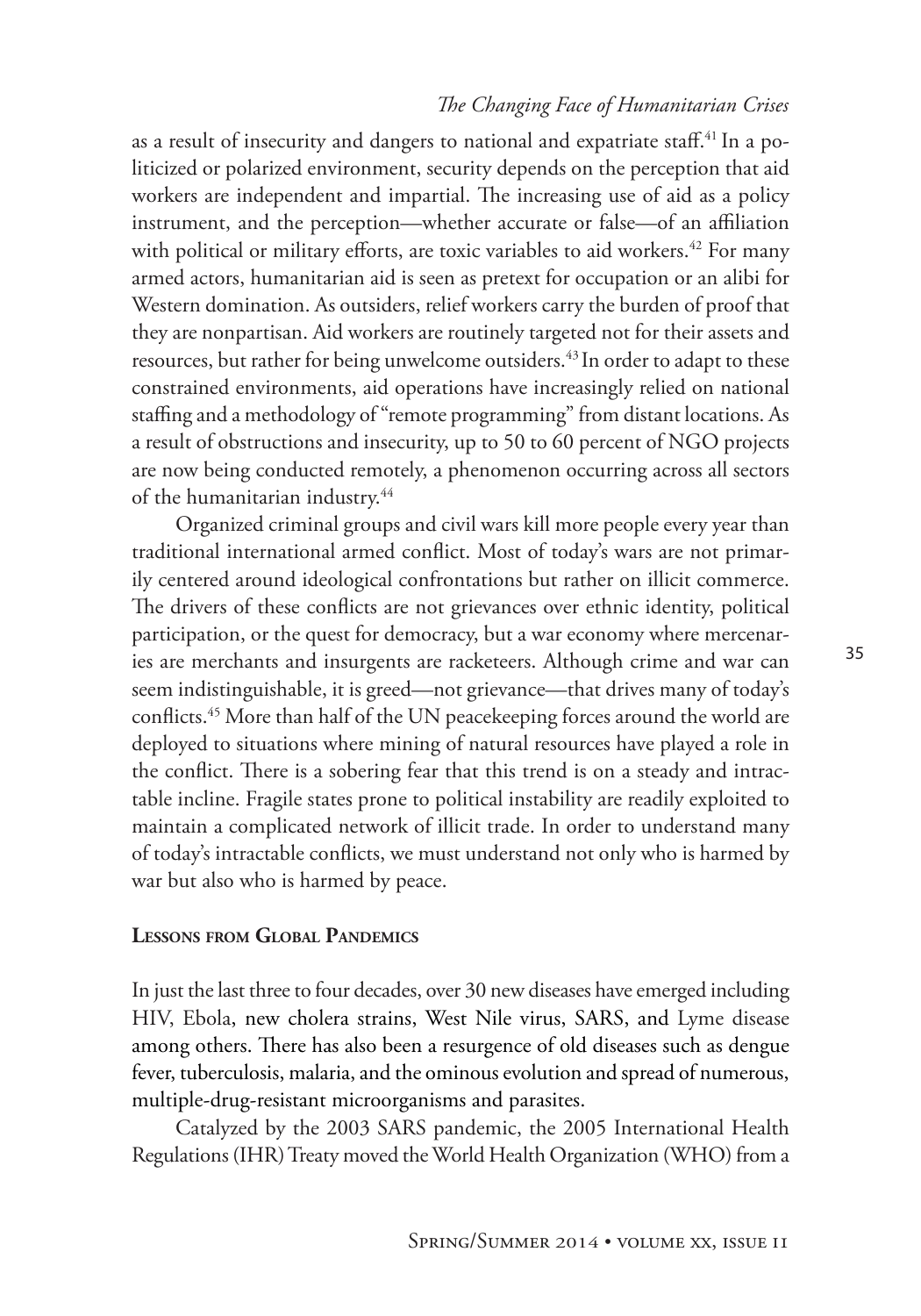primarily passive responder to an unprecedented active authority with a mandate to address long-term prevention, preparedness, response, and recovery. A focus on public health information systems, prevention through active surveillance, and the establishment of shared communication and data networks promises early identification and the opportunity to scale up surge response and containment strategies. The WHO's 2008 guidelines for humanitarian agencies identify five strategies for pandemic preparedness in which aid should be engaged: reducing exposure to pathogens; participating in early warning systems; participating in rapid containment operations; building local capacity to cope; and assisting in the global science efforts that facilitate response.<sup>46</sup> Such initiatives make sense given that NGO sources have traditionally been faster at disseminating information about communicable disease outbreaks to the public than governmental sources.<sup>47</sup>

While awareness and vision are laudable in these prevention and preparedness efforts, the ground reality paints a more sobering picture. Early warning disease surveillance networks, health systems personnel, and equipment response capacities do not exist in less developed countries—or do not exist to a degree that allows them to be effective in preventing and containing outbreaks. Furthermore, there is ignorance of the geographic distribution of nearly all communicable diseases that are of immediate risk to the world. Of the 355 infectious diseases of global significance, only seven have been mapped completely.<sup>48</sup> Despite the speed and efficiency of digital data flow, inputting, and communicating disease information, surveillance data across global shared networks is still a holy grail that requires more political will to educate, prepare, and prevent epidemics within sovereign populations.

#### **Implications for the Humanitarian Community**

Traditional crisis management takes place within the framework of a four-phase cycle: prevention (mitigation), preparedness, response, and recovery. The humanitarian community has focused primarily on response, with little attention or resources devoted to prevention and preparedness. Modern day large-scale disasters such as the 2004 Indian Ocean tsunami, the 2010 Haiti earthquake and Pakistan floods have all required a robust international response. But, like major disasters in the past, the responses have suffered from poor oversight, coordination, accountability, lack of professionalism, and corruption—particularly in urban areas. The humanitarian community is neither prepared to protect urban and aging populations nor the public health infrastructure that supports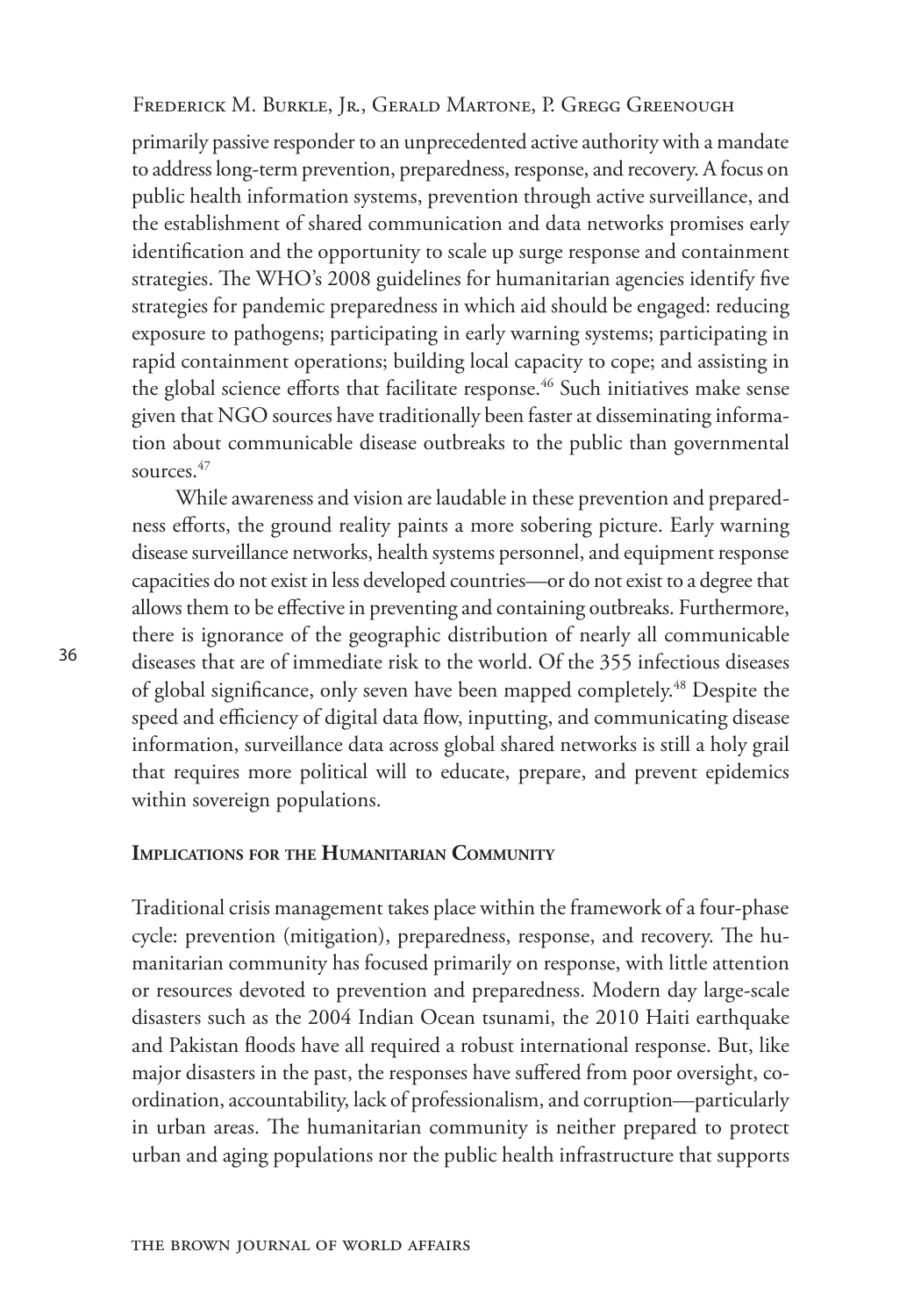the population's well being. It is not prepared to handle scarcity emergencies, the destruction that climate events will bring nor the pandemics that remain undefined. With the relative certainty of these megatrends, the public health infrastructure, already severely compromised, risks massive decline. Without a political commitment, which assumes a certain degree of science and public health knowledge, infrastructure recovery and rehabilitation will be limited.

Research requires a composite multisector and multi-ministerial approach that utilizes expertise in many disciplines. While it is easy to become preoccupied with the global health consequences these megatrends provoke, crises affecting the health of nations will not be solved by any one discipline, certainly not medicine or public health alone, or by any one nation-state. Many global health initiatives that dominate world powers' foreign policy agendas—for example, U.S. and Chinese short-term deployments of hospital ships to developing countries—are highly competitive, government-centric, and limited in providing substantive outcomes. Preventive solutions emphasizing preparedness will arise from multi- and trans-disciplinary collaborations among the social sciences, humanities, natural sciences, diplomacy, health and public health sectors, and civil engineering to name but a few. However, in addition to understanding the science, as emphasized in this essay, it is also universally necessary for all disciplines to increase their capacity to trespass professional boundaries, a process that, while easier said than done, is crucial to future success. While some progress has been made, it has been slow. Many traditionally grounded professionals remain averse to accelerating solutions outside their favored discipline. Worse

ers rarely see the benefits of science and are reluctant to scientists. In emphasizing that science must be used to make informed decisions,

still, political decision mak-While the attention to geophysical engage in discourse with humanitarian community, it lacks the events is increasing within the multidisciplinary engagement crucial to understanding future humanitarian policy.

biologist Brett Favaro suggests that science needs a permanent pipeline into policy, not temporary windows cracked open by individual researchers, adding that "scientists must be impartial arbiters of data, not political agents… when politicians ignore science it is a failure of our system of governance."49 It is universally acknowledged that despite the calls from U.S. President Barack Obama and Secretary of State John Kerry for climate change legislation and public health infrastructure funding, there is little prospect of moving either through the U.S. Congress in the foreseeable future.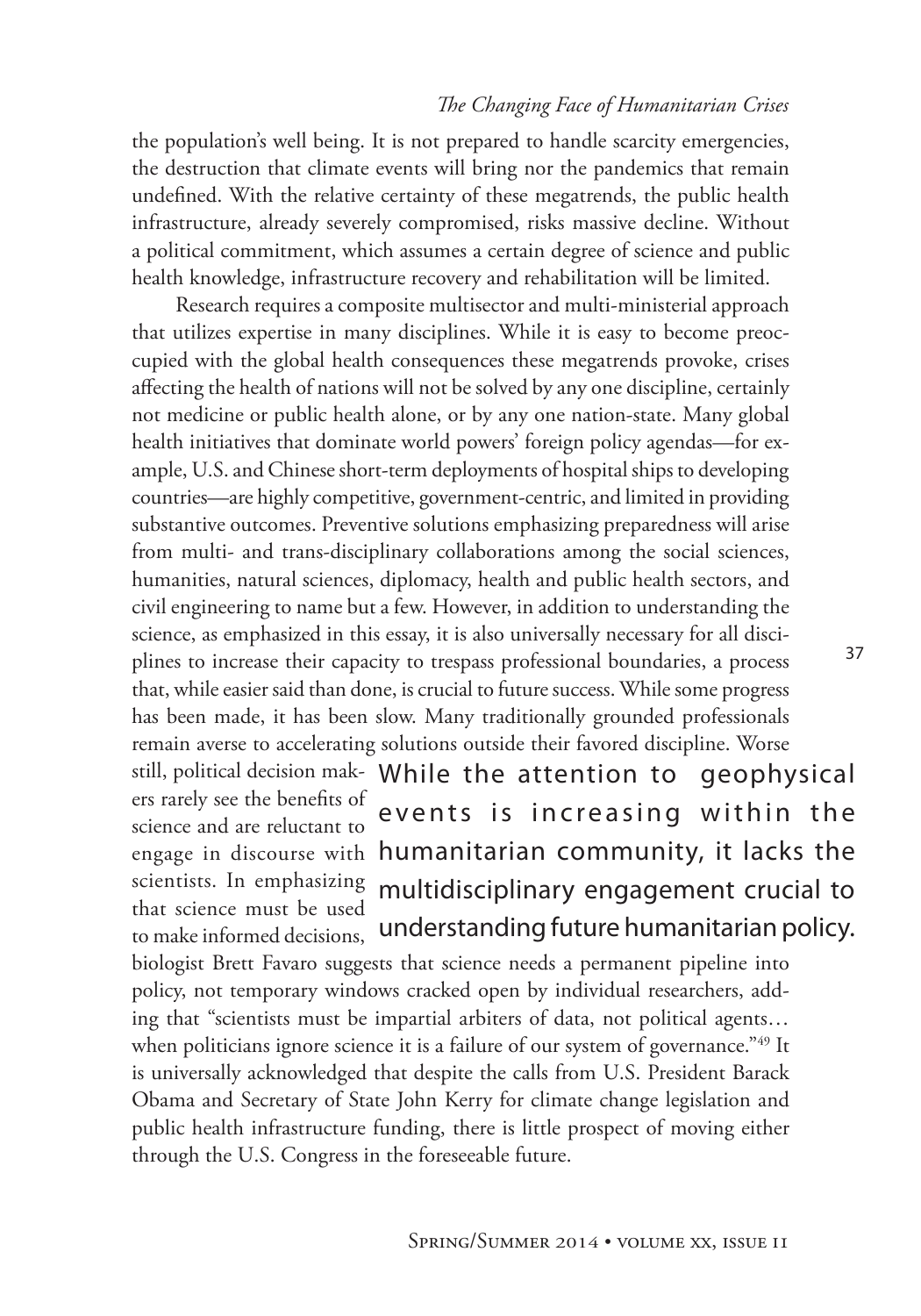Frederick M. Burkle, Jr., Gerald Martone, P. Gregg Greenough

The megatrend examples suggest that while the attention to extreme weather and geophysical events under the rubric of climate change is increasing within the humanitarian community, it lacks the multidisciplinary engagement crucial to understanding future humanitarian policy. When *AlertNet*, the humanitarian information network, asked the largest aid agencies to rank the factors most likely to intensify future humanitarian needs, 28 of 41 identified more frequent and destructive climate-related floods, droughts, and storms as the top factors.<sup>50</sup> The International Federation of Red Cross and Red Crescent Societies' climate unit is dedicated to assisting communities with disaster risk reduction. However, most large international humanitarian organizations lack the technical capacity to address the issues that they have identified. This capacity is further hindered by the shortsighted funding attempts that prioritize response over prevention. These funding methods continue despite studies suggesting that for every \$1 USD given for risk reduction policies and programs, \$4 of emergency response is saved.<sup>51</sup> Such lopsided funding streams could be ameliorated if the humanitarian community brought the evidence-based strength of climate and population research to their climate prevention goals. Both of these sciences—climatology and epidemiology/demography—have evolved to provide high-resolution images of vulnerable populations and to translate their findings into meaningful disaster risk-reduction strategies that can be evaluated over time.

Unlike refugees from war who are protected under UNHCR mandates, no clear legal protection exists for climate/environmental refugees. Coincidental to targeted global preparedness strategies is the contentious debate concerning the legal norms that should protect climate-induced migrants. There is unclear doctrinal guidance addressing the issue of climate change mobility largely because migration for purely climate reasons is hard to define and deduce from other migration push factors. Some estimate that ecological fragility and competition for resources could produce as many as 200 million "environmental refugees" over the next few decades. Although the recent uprisings in the Arab world are attributed to a political wave of citizen outrage and disenchantment with their authoritarian governments, these revolutions did not appear out of the blue. Water shortages, drought, crop failure, and internal displacement were valid catalysts.52 While attention to this thesis has only recently found its proper voice in the popular and political press, the humanitarian community—aware for decades that vital water aquifers would soon run dry in Yemen, then Afghanistan, Egypt, and Syria, fomenting more hunger and conflict as they progress—is not surprised that other disciplines have come to the same conclusion.

Some UN factions support the concept of Green Helmets, a modification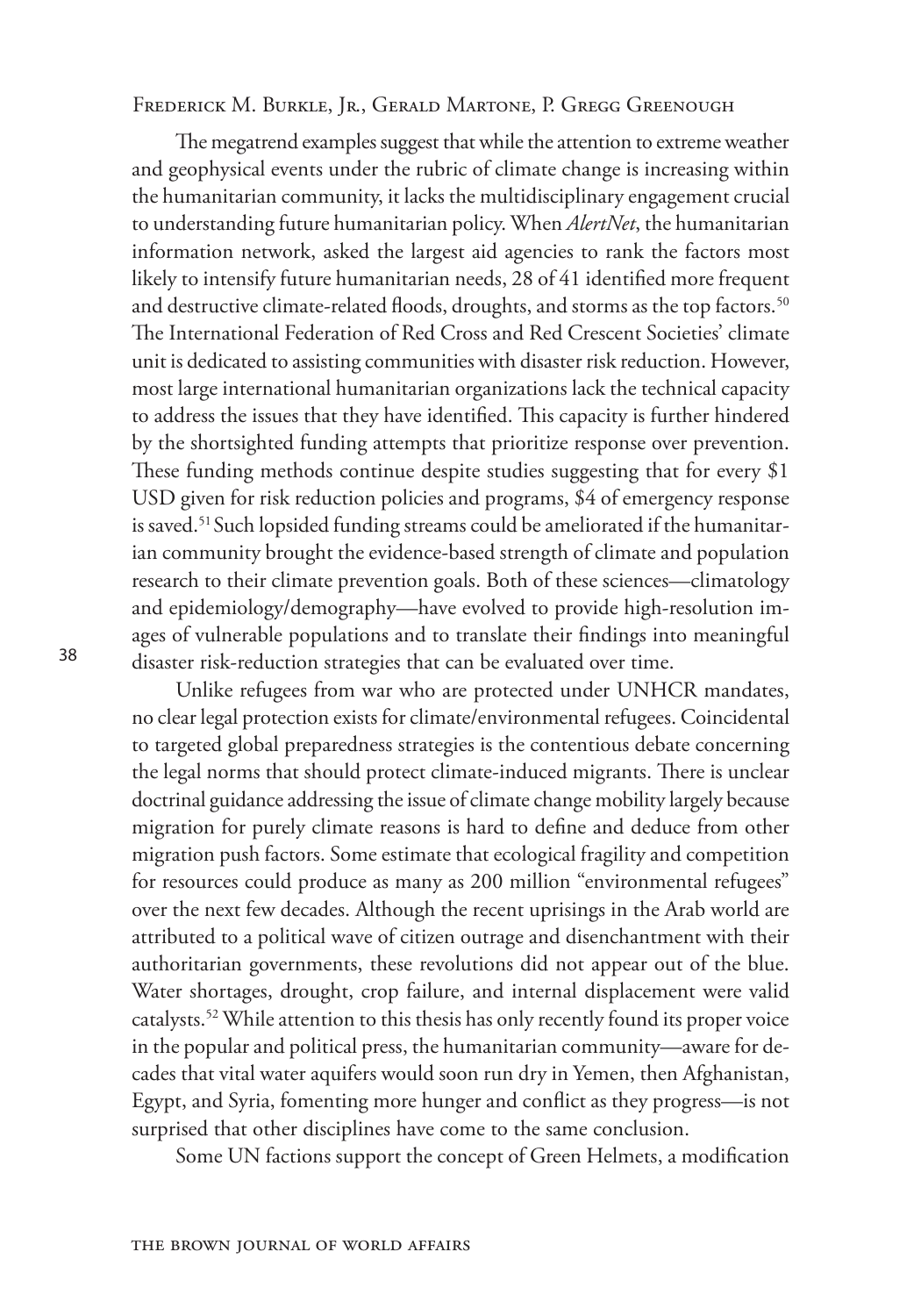of the Blue Helmet concept of peacekeeping forces. This has been introduced with the intention of preventing violence and international humanitarian law abuses through arbitration, in the form of external interveners, to address issues of environmentally triggered conflicts and de-escalate resource competitions before they foment into armed conflict.

WHO's mandate through the IHR Treaty for pandemics represents the opening of a door for wider global cooperation. It also begs a larger question for the humanitarian community: can a similar model be introduced to guarantee the coordination and global authority required of all large-scale disasters and crises, which have hitherto been absent in recent catastrophes?<sup>53</sup> As Richard Horton and colleagues suggest in their 2014 call for a "collective manifesto to transform global public health," this would require "nothing short of a treaty-level global authority for prevention and preparedness*,* one that embodies and operationalizes the empirical work of the former Intergovernmental Panel on Climate Change and other scientists who have the technical expertise and institutional basis to devise the treaty content and implementation."54 While "international treaties will never be entirely fair...they are nonetheless more impressive than the barrage of platitudes that passes for [current] political discourse." Treaties are crucial since "large powers adhere to their contents with care, as do smaller ones who crave international respectability."74

### **CONCLUSION**

The future crises described in this essay demand a paradigm shift within the humanitarian enterprise geared toward prevention and preparedness. Strengthening preparedness within and across nations can only happen with a profound knowledge of nations' populations in relation to risk and vulnerability. It is disconcerting that despite the current precision of climate models, demographic trends, and urban agglomerations, there is a failure to make sense of this information and risks to both potential victims and decision makers who are required to craft the necessary prevention strategies and policies. A continued focus on response alone will accomplish very little. The impacts on the health on populations will be direct, but even graver will be the indirect impacts as public health infrastructures break down, human insecurity becomes more prevalent, and large numbers flee. The common thread of these crises and public health emergencies they produce must be seen as a strategic and security issue, one that deserves both professionalization and an international monitoring system that would only be achieved through a global treaty.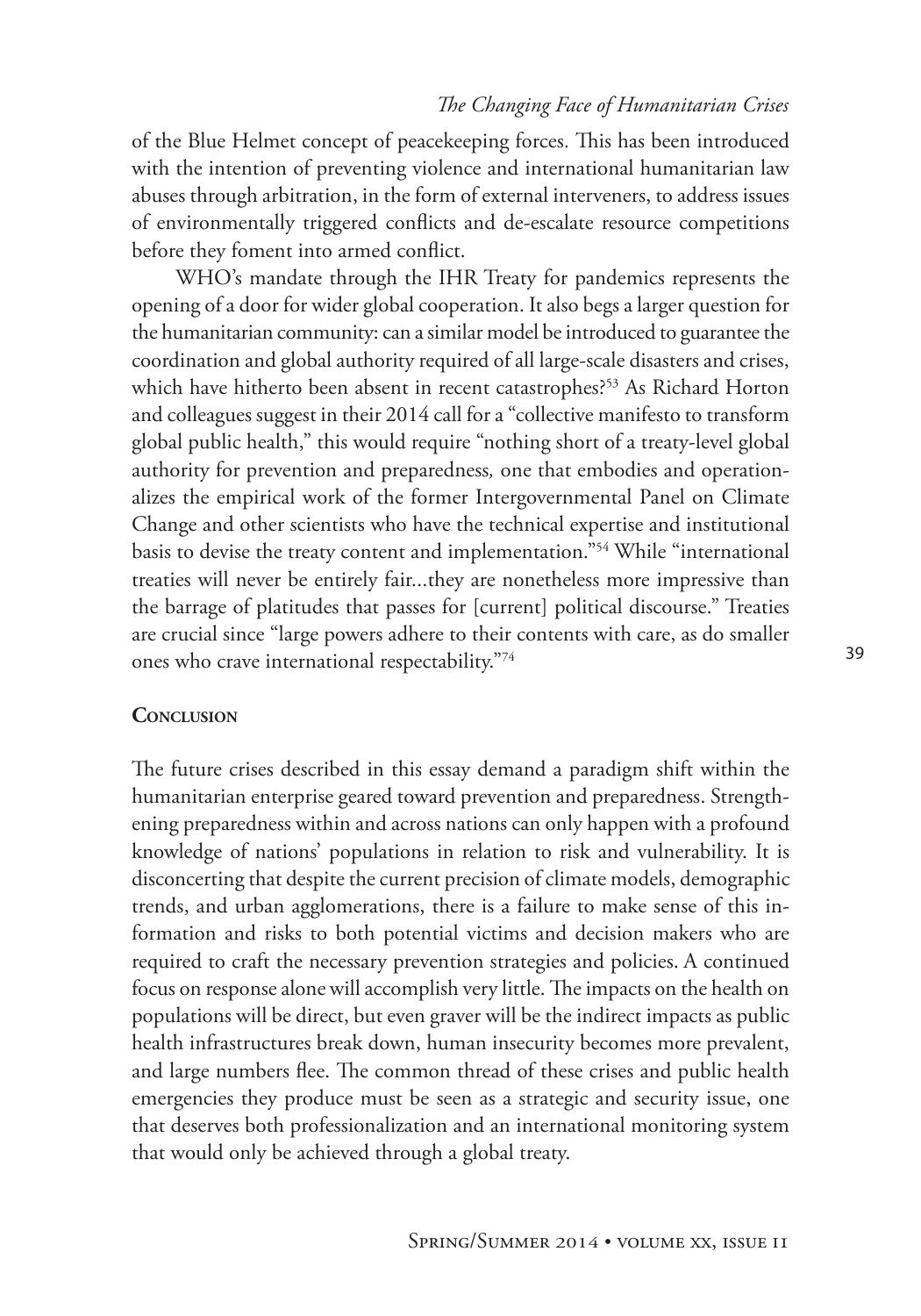## **NOTES**

1. United Nations, *International Decade for Action: "Water for Life" 2005–2015*, February 22, 2014.

2. Richard M. Garfield, Jonathan J. Polonsky, and Frederick M. Burkle, Jr., "Changes in size of populations and level of conflict since World War II: implications for health and health services," *Disaster Medicine and Public Health Preparedness* 6, no. 3 (2012): 241–46.

3. Intergovernmental Panel on Climate Change, *Managing the Risks of Extreme Events and Disasters to Advance Climate Change Adaptation: A Special Report of Working Groups I and II of the IPCC* (Cambridge: Cambridge University Press, 2012), 582.

4. Ganyelar Laurent, *Combating Deforestation in Haiti Part 1: Deforestation in Haiti* (Global Press Institute, 2012).

5. Frederick M. Burkle, Jr. and P. Gregg Greenough, "Impact of public health emergencies on modern disaster taxonomy, planning, and response," *Disaster Medicine and Public Health Preparedness* 2, no. 3 (2008): 192–99.

6. Elizabeth Ferri and Daniel Petz, *The year that shook the rich: a review of natural disasters in 2011* (London: The Brookings Institution, London School of Economics, Project on Internal Displacement, 2012).

7. Brigitte Leoni, *Disaster Through A Different Lens: Behind every effect, there is a cause* (United Nations International Strategy for Disaster Reduction, 2008); Wadid Erian and Amjad Abbashar, *Drought Vulnerability in the Arab Region: Case Study, Drought in Syria, Ten Years of Scarce Water (2000–2010)* (Cairo: United Nations International Strategy for Disaster Reduction, Regional Office for Arab States).

8. David S. G. Thomas, Melanie Knight, and Giles F. S. Wiggs, "Remobilization of southern African desert dune systems by twenty-first century global warming," *Nature* 435 (2005): 1218–21.

9. *Responding to Drought and Famine in the Horn of Africa,* Senate hearing before the Sub-Committee on

African Affairs of the Committee on Foreign Relations, United States Senate, 112<sup>th</sup> Cong. 112-200 (2011). 10. Nikos Alesandratos, Jelle Bruinsma, and the Global Perspective Studies Team, *World Agriculture Towards 2030/2050: The 2012 Revision* (Agricultural Development Economics Division, Food and Agriculture Organization of the United Nations, 2012).

11. Thomas F. Stoker and Dahe Qin, *The Physical Science Basis,* Intergovernmental Panel on Climate Change, Working Group I (Cambridge: Cambridge University Press, 2013).

12. Andrew Allen and Freddi Segal-Gidan, "Heat-related illness in the elderly," *Clinical Geriatrics* 7  $(2007): 37-45.$ 

13. The National Academies, *Coastal Hazards: Ocean Science Series* (National Academies Reports, 2007).

14. Celine Herweijer, "How do our coastal cities fare under rising flood risk? Hazard: Coastal Flood," *Catastrophe Risk Management* (April 2008): 12–13; John T. Watson, Michelle Gayer, and Maire A. Connolly, "Epidemics after natural disasters," *Emerging Infectious Diseases* 13, no. 1 (2007): 1–5.

15. "Link between earthquakes and tropical cyclones: New study may help scientists identify regions at high risk for earthquakes," *Science Daily*, University of Miami Rosenstiel School of Marine and Atmospheric Science, December 26, 2011.

16. "Liberian army worms threaten W. Africa plague: FAO," *Reuters*, January 29, 2009.

17. James W. Borton*, UNDP-EUE Armyworms Infestations in Ethiopia* (Philadelphia: University of Pennsylvania, African Studies Center).

18. Craig Baker-Austin, Joaquin A. Trinanes, Nick G.H. Taylor, et al., "Emerging Vibrio risk at high latitudes in response to ocean warming," *Nature Climate Change* (July 2012): 1–5.

19. Paul Hunter and Maha Bouzid, *Scoping Document on Health: Responses Project: European Responses to Climate Change: Deep emissions reductions and mainstreaming of mitigation and adaptation* (RESPONSES Project, 2010).

20. Jon Henley, "The last days of paradise," *The Guardian*, November 10, 2008.

21. World Health Organization, *Kiribati: Health Profile* (2005).

22. United Nations, *Population Distribution, Urbanization, Internal Migration and Development: An International Perspective* (Department of Economic and Social Affairs, 2011); World Health Organization, *Western Pacific Country Health Information Profiles* (2011).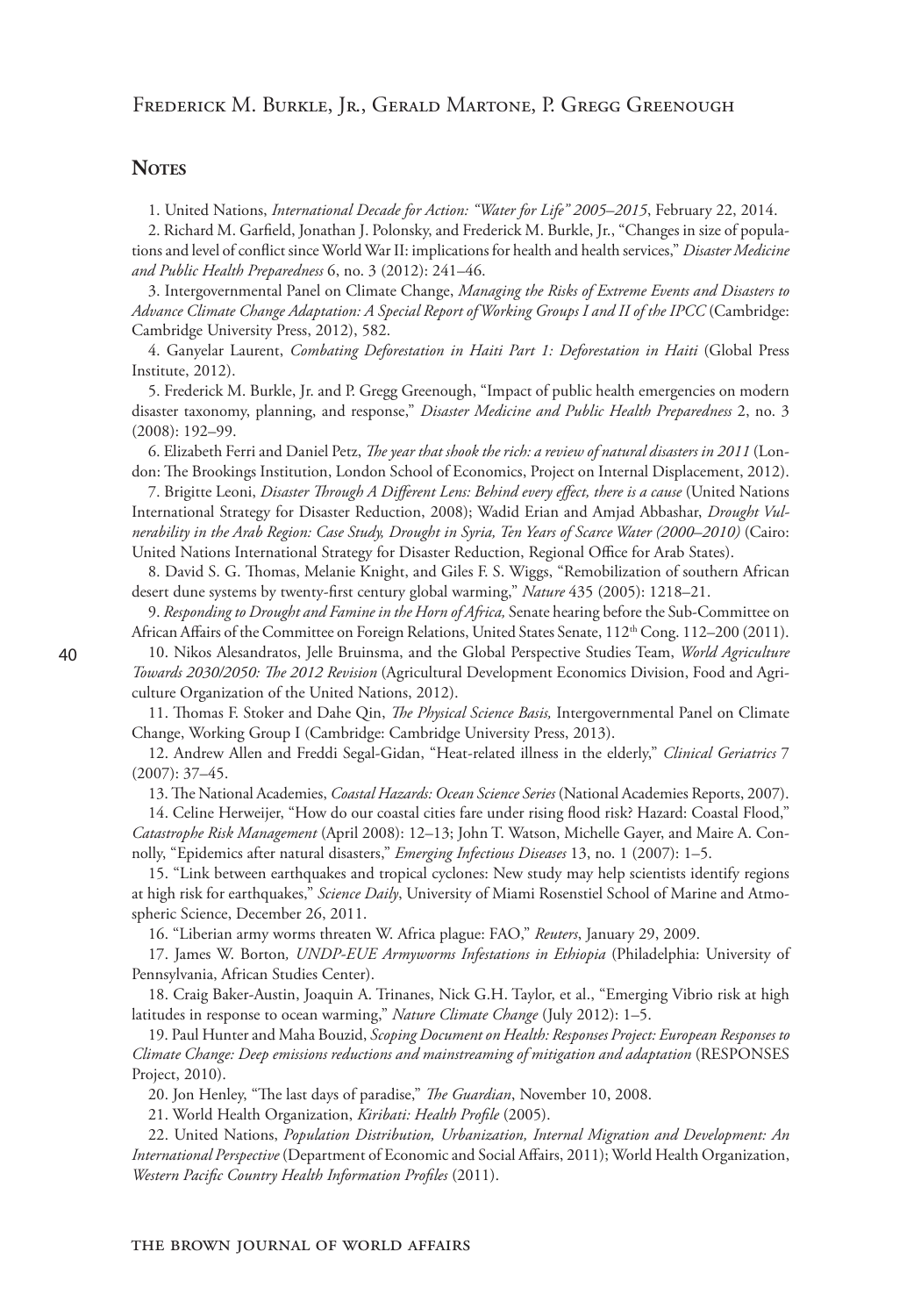23. Union of Concerned Scientists, "*Causes of sea-level rise: what the science tells us,"* ucsusa.org; World Health Organization, *Kiribati: Health Profile* (2005).

24. World Health Organization, *Western Pacific Country Health Information Profiles* (2011).

25. Robert J. Nicholls, Susan Hanson, Celine Herweijer, et al., *Ranking port cities with high exposure and vulnerability to climate extremes, Exposure estimates* (OCED Publishing, OCED Environment Working Papers No. 1, 2008).

26. UN HABITAT, *State of the World's Cities 2012/2013, Prosperity of cities* (New York: State of the World's Cities Series, Routledge and UN Human Settlements Program, 2013).

27. Emmanuel Onyango, "Unplanned settlements, a growing phenomenon in most towns and cities," *Knowledge Matters: Tanzania* (blog), January 23, 2010; UN-HABITAT, *Tanzania Information Brief: Cities without slums: Sub-regional programme for eastern and southern Africa* (2006); Susan Mercado, Kirsten Havemann, Mojgan Sami, and Hiroshi Ueda, "Urban poverty: an urgent public health issue," *Journal of Urban Health* 84, no. 1 (2007): 7–15.

28. INSIDE DISASTER, "The Haiti Earthquake: Why was the destruction so severe?" PTV Productions, 2011.

29. Frederick M. Burkle, Jr., "Future humanitarian crises: challenges for practice, policy, and public health," *Prehospital and Disaster Medicine* 25, no. 3 (2010): 191–99; Raj B. Patel and Frederick M. Burkle, "Urban health: a 21st Century crisis," *Health Exchange: Responding to Emergencies* 7 (2011).

30. United Nations Secretary-General's High-Level Panel on Global Sustainability*, Resilient People, Resilient Planet: A future worth choosing* (New York: United Nations, 2012).

31. Alex Evans, "Resource scarcity, fair shares and development" (discussion paper presented at WWF-UK/Oxfam, 2011).

32. Song Jung-a, Christian Oliver, and Tom Burgis, "Doewoo to pay nothing for vast land acquisition," *Financial Times,* November 20, 2008.

33. Global Policy Forum, *Land ownership and hunger* (Global Policy Forum Perspectives, 2012).

34. UNICEF, *The right ingredients: The need to invest in child nutrition* (London: UNICEF UK, 2013).

35. UNESCO-WWAP, *Facts and Figures: Managing water under uncertainty and risk,* United Nations World Water Development Report 4 (2012).

36. Tom Gleeson, Yoshihide Wada, Marc F.P. Bierkens, and Ludovicus P.H. van Beck, "Water balance of global aquifers revealed by groundwater footprint," *Nature* 488 (2012): 197–200.

37. Heather Cooley, Juliet Christian-Smith, Peter H. Gleick, Lucy Allen, and Michael Cohen, *Understanding and reducing the risks of climate change for transboundary waters* (Oakland: Pacific Institute, 2009).

38. Walter Kemp, "As crime in West Africa spreads, response requires regional cooperation," *Global Observatory: Analysis on Global Issues*, March 5, 2012.

39. Thor Hanson, Thomas M. Brooks, Gustavo A.B. Da Fonseca, et al., "Warfare in biodiversity hotspots," *Conservation Biology* 23 no. 3 (2009): 578–87.

40. United Nations Development Group, *Report of the UBDG/ECHA Working Group on Transition Issues* (2004).

41. Eric Reeves, "Humanitarian conditions in Darfur: relief efforts perilously close to collapse (Part 2)," Sudan Research, Analysis and Advocacy; "UN: More aid workers killed than peacekeepers," *BreakingNews*, August 19, 2009; Aid Worker Security Database, *Project of Humanitarian Outcomes* (2012).

42. Aid Worker Security Database, *Project of Humanitarian Outcomes* (2012).

43. Abby Stoddard, Adele Harmer, and Victoria DiDomenico, *HPG Policy Brief 34: Providing aid in insecure environments: 2009 update* (London: Humanitarian Policy Group, 2009); Ashley Jackson, "A deadly dilemma: how Al-Shabaab came to dictate the terms of humanitarian aid in Somalia," Overseas Development Institute, December 11, 2013; Daniel R. Brunstetter and Megan Braun, "From jus ad bellum to jus ad vim: Recalibrating our understanding of the moral use of force," *Ethics & International Affairs* 27 no. 1 (2013): 89–90; Richard Adams and Chris Barrie, "The bureaucratization of war: moral challenges exemplified by the covert lethal drone," *Ethics & Global Politics* 6, no. 4 (2013): 245–60.

44. Abby Stoddard, Adele Harmer, and Jean S. Renouf, *Once removed: Lessons and challenges in remote management of humanitarian operations for insecure areas* (Australia: Humanitarian Outcomes for the Center on International Cooperation, 2010).